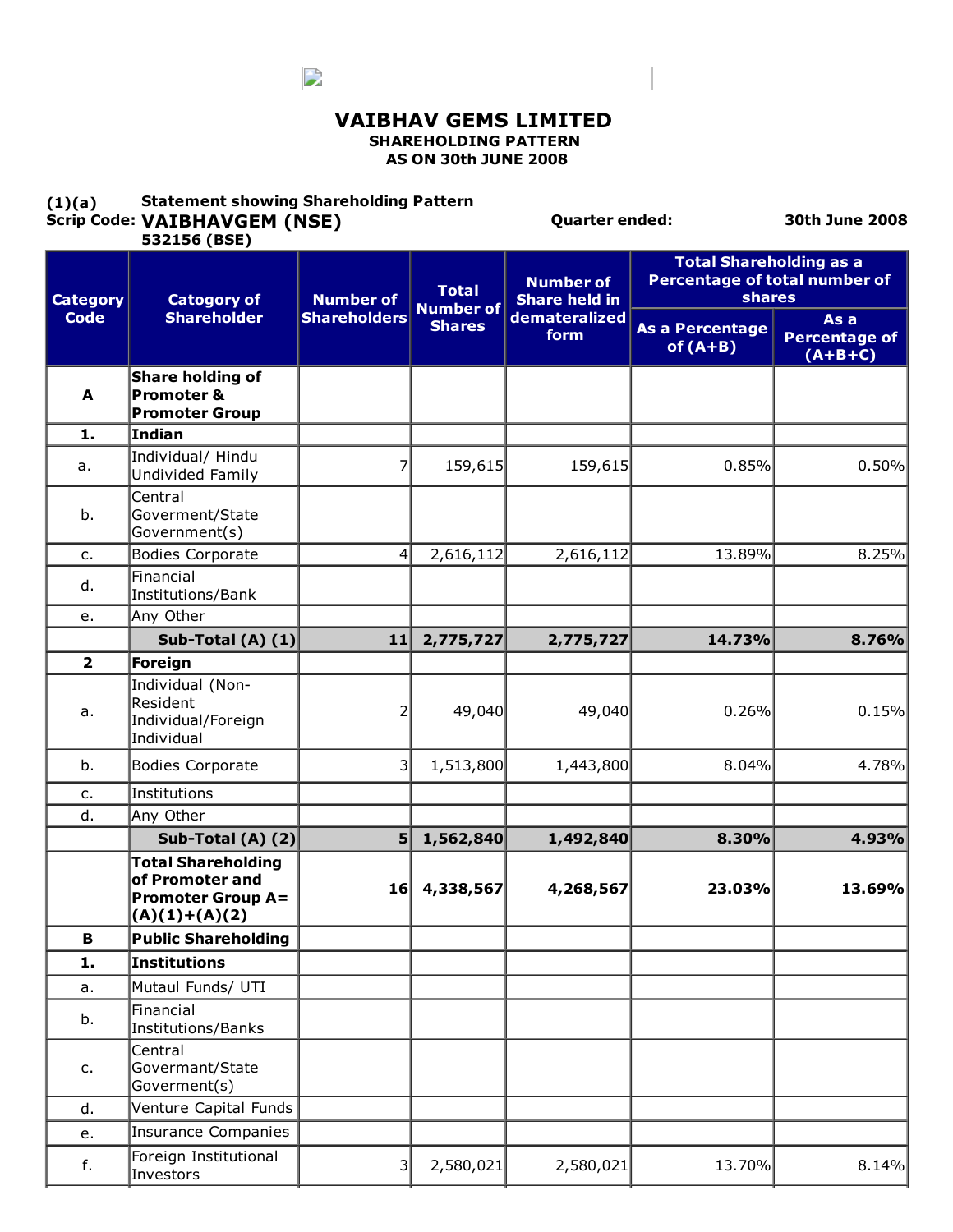| g.          | Foreing Venture<br>Capital Investors                                                           |       |                  |            |            |         |
|-------------|------------------------------------------------------------------------------------------------|-------|------------------|------------|------------|---------|
| h.          | Any Other                                                                                      |       |                  |            |            |         |
|             | Sub-Total $(B)(1)$                                                                             | 3     | 2,580,021        | 2,580,021  | 13.70%     | 8.14%   |
| 2.          | <b>Non-Institutions</b>                                                                        |       |                  |            |            |         |
| a.          | <b>Bodies Corporate</b>                                                                        | 427   | 1,165,504        | 1,165,904  | 6.19%      | 3.68%   |
| b.          | Individuals-                                                                                   |       |                  |            |            |         |
|             | (i) Individual<br>shareholders holding<br>nominal share capital<br>up to Rs. 1 Lakh            | 5049  | 1,212,359        | 1,173,623  | 6.44%      | 3.82%   |
|             | (ii) Individual<br>shareholders holding<br>nominal share capital<br>in excess of Rs. 1<br>Lakh | 17    | 416,183          | 416,183    | 2.21%      | 1.31%   |
| $C_{1}$     | Any Other                                                                                      |       |                  |            |            |         |
| $(c-i)$     | Foreign Corporate<br><b>Bodies</b>                                                             |       | 8,913,529        | 8,913,529  | 47.32%     | 28.12%  |
| $(c-ii)$    | NRI (Non-Resident<br>Indians)                                                                  | 47    | 172,426          | 144,026    | 0.92%      | 0.54%   |
| (c-iii)     | <b>Clearing Members</b>                                                                        | 64    | 39,284           | 39,284     | 0.21%      | 0.12%   |
|             | Sub-Total $(B)(2)$                                                                             | 5,605 | 11,919,285       | 11,851,549 | 63.27%     | 37.60%  |
|             | <b>Total Public</b><br>Shareholding $(B)$ =<br>$(B)(1)+(B)(2)$                                 |       | 5,608 14,499,306 | 14,431,570 | 76.97%     | 45.74%  |
|             | Total $(A)+(B)$                                                                                |       | 5,624 18,837,873 | 18,700,137 | 100.00%    | 59.43%  |
| $\mathbf c$ | Shares held by<br>Custodians and<br>against which<br>Depository receipts<br>have been issued   |       | 12,860,600       | 12,860,600 | <b>XXX</b> | 40.57%  |
|             | <b>Grand Total (A)+</b><br>$(B)+(C)$                                                           |       | 5,625 31,698,473 | 31,560,737 | <b>XXX</b> | 100.00% |

(I) (b) Statement showing shareholding of persons belonging to the category "Promoter and Promoter Group"

|    | <b>S.No. Name of the Shareholder</b> | <b>Number of Shares</b> | <b>Shares as percentage of total</b><br><b>Number of shares (i.e.Grand</b><br>Total $(A)+(B)+(C)$ indicated in<br>statement at para (I)(a)<br>above) |
|----|--------------------------------------|-------------------------|------------------------------------------------------------------------------------------------------------------------------------------------------|
| 1  | <b>BRETT PLASTICS PVT LTD</b>        | 2,554,332               | 8.06%                                                                                                                                                |
| 2  | <b>SONY MIKES HOLDINGS LTD</b>       | 808,600                 | 2.55%                                                                                                                                                |
| 3  | PUNAG LIMITED                        | 635,200                 | 2.00%                                                                                                                                                |
| 4  | <b>STS HOLDING LTD</b>               | 70,000                  | 0.22%                                                                                                                                                |
| 5  | IKRAMULLAH                           | 62,800                  | 0.20%                                                                                                                                                |
| 6  | RAHIMULLAH                           | 54,600                  | 0.17%                                                                                                                                                |
| 7  | SHIVRAM PROPERTIES PRIVATE LIMITED   | 50,400                  | 0.16%                                                                                                                                                |
| 8  | SUNIL AGRAWAL                        | 28,140                  | 0.09%                                                                                                                                                |
| 9  | SURESH PUNJABI                       | 20,900                  | 0.07%                                                                                                                                                |
| 10 | SHEELA AGARWAL                       | 14,453                  | 0.05%                                                                                                                                                |
| 11 | KUSUM BARDIYA                        | 17,647                  | 0.06%                                                                                                                                                |
| 12 | SANJEEV AGRAWAL                      | 8,320                   | 0.03%                                                                                                                                                |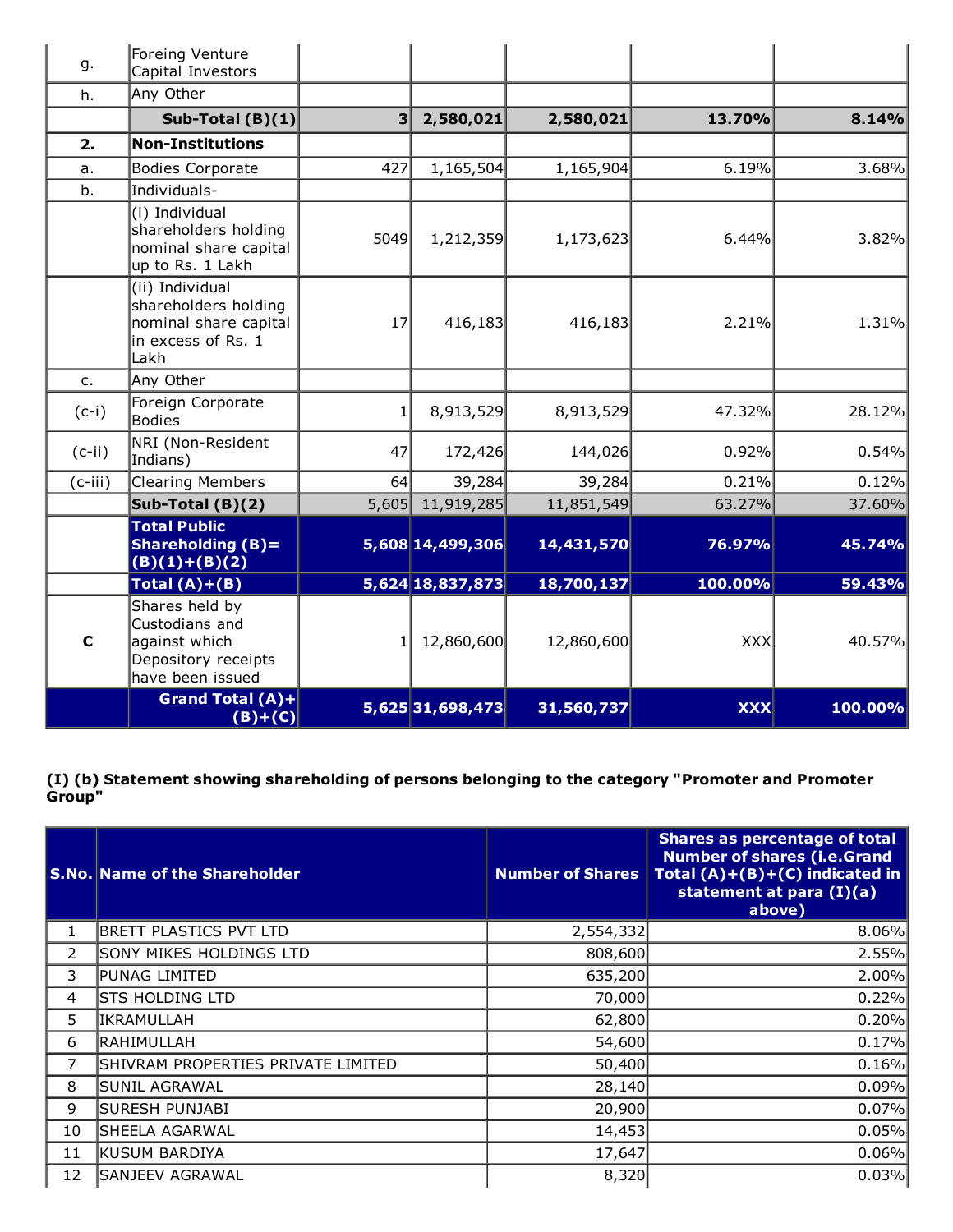| 13 | ISTP EXIM PRIVATE LIMITED     | 5,780     | 0.02%  |
|----|-------------------------------|-----------|--------|
| 14 | IREENGUS EXIM PRIVATE LIMITED | 5,600     | 0.02%  |
| 15 | <b>ISHEFALI AGRAWAL</b>       | 1,400     | 0.00%  |
| 16 | THANWAR DAS                   | 395       | 0.00%  |
|    | <b>TOTAL</b>                  | 4,338,567 | 13.69% |
|    |                               |           |        |

### (I) (c) Statement showing shareholding of persons belonging to the category "Public" and holding more than 1% of the total number of shares

| <b>S.No. Name of the Shareholder</b> |            | Shares as percentage of total<br><b>Number of shares (i.e.Grand</b><br>Number of Shares   Total $(A)+(B)+(C)$ indicated in<br>statement at para (I)(a)<br>above) |
|--------------------------------------|------------|------------------------------------------------------------------------------------------------------------------------------------------------------------------|
| ICORTLAND INVESTMENT LIMITED         | 8,913,529  | 28.12%                                                                                                                                                           |
| FID FUNDS (MAURITIUS) LIMITED        | 2,354,811  | 7.43%                                                                                                                                                            |
| <b>TOTAL</b>                         | 11,268,340 | 35.55%                                                                                                                                                           |
|                                      |            |                                                                                                                                                                  |

## (I) (d) Statement showing details of locked-in-shares

| l S.No. Name of the Shareholder | Shares as percentage of total<br><b>Number of shares (i.e.Grand</b><br>Number of Shares   Total $(A)+(B)+(C)$ indicated in<br>statement at para (I)(a)<br>above) |
|---------------------------------|------------------------------------------------------------------------------------------------------------------------------------------------------------------|
| <b>NIL</b>                      |                                                                                                                                                                  |
|                                 |                                                                                                                                                                  |

# (II) (a) Statement showing details of Depository Receipts (DRs)

| S.No. | Type of Outstanding (ADRs,<br>GDRs, SDRs etc) | Number of<br>outstanding DRs | Number of Shares<br>underlying outstanding<br><b>DRs</b> | <b>Shares underlying</b><br>outstanding DRs as a<br>percentage of total<br>number of shares (i.e.<br>Grand Total $(A)+(B)+$<br>(C) indicated in<br>statement at para (I)<br>(a) above |
|-------|-----------------------------------------------|------------------------------|----------------------------------------------------------|---------------------------------------------------------------------------------------------------------------------------------------------------------------------------------------|
|       | Global Depository Receipts                    | 1,286,060                    | 12,860,600                                               | 40.57%                                                                                                                                                                                |
|       | <b>TOTAL</b>                                  | 1,286,060                    | 12,860,600                                               | 40.57%                                                                                                                                                                                |
|       |                                               |                              |                                                          |                                                                                                                                                                                       |

(II) (b) Statement showing Holding of Depository Receipt (DRs), where underlying shares are in excess of 1% of the total number of shares

| <b>S.No. Name of DR Holder</b> | <b>Type of</b><br><b>Outstanding</b><br>(ADRs, GDRs,<br><b>SDRs</b> etc) | <b>Number of Shares</b><br>underlying outstanding<br><b>DRs</b> | <b>Shares underlying</b><br>outstanding DRs as a<br>percentage of total<br>number of shares(i.e.<br>Grand Total $(A)+(B)+$<br>(C) indicated in<br>statement at para (I)<br>(a) above |
|--------------------------------|--------------------------------------------------------------------------|-----------------------------------------------------------------|--------------------------------------------------------------------------------------------------------------------------------------------------------------------------------------|
|                                |                                                                          |                                                                 |                                                                                                                                                                                      |